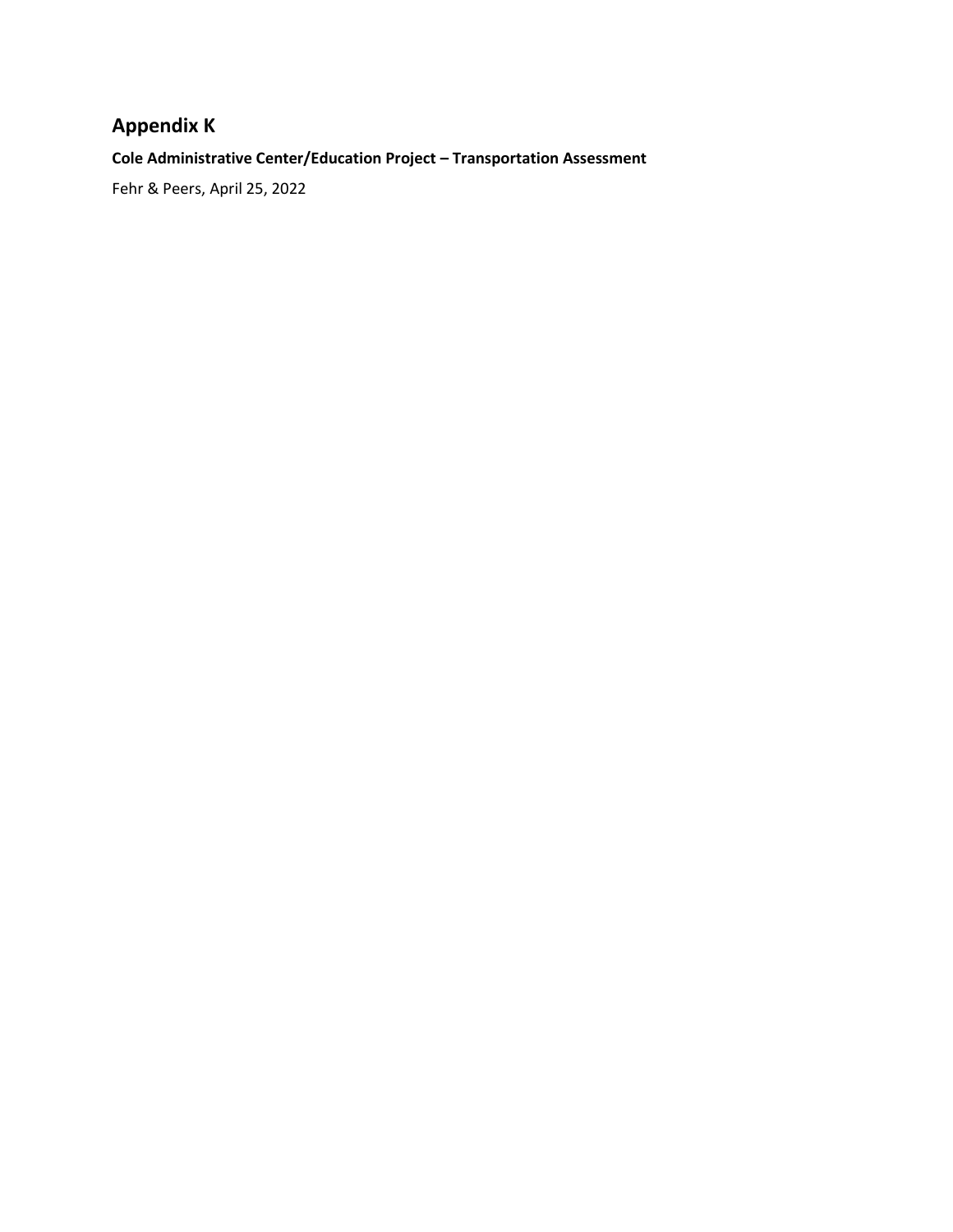# **FEHR PEERS**

## **DRAFT MEMORANDUM**

| Subject: | The Cole Administrative Center/Education Project - Transportation<br><b>Assessment</b> |
|----------|----------------------------------------------------------------------------------------|
| From:    | Sam Tabibnia, Fehr & Peers                                                             |
| To:      | Scott Gregory, Lamphier-Gregory                                                        |
| Date:    | April 25, 2022                                                                         |

*OK19-0343*

This memorandum presents the transportation impact review conducted by Fehr & Peers for the proposed Oakland Unified School District (OUSD) Cole Administrative Center/Education Project in Oakland.

Based on our analysis:

- At full occupancy, the Project would generate approximately 710 daily, 94 AM peak hour, and 133 PM peak hour new automobile trips on a typical weekday.
- The off-street parking provided by the Project would be adequate to meet the parking demand generated by the site employees and students during both daytime and nighttime on a typical weekday.
- The Project would not cause a significant impact on transportation and circulation under CEQA, including a less-than-significant impact on vehicle miles traveled (VMT).

The remainder of this memorandum presents a brief description of the Project, summarizes the trip and parking generation for the Project, and evaluates the impacts of the Project on transportation and circulation under CEQA.

#### **1. Project Description**

The Project site is located at 1011 Union Street on the northwest corner of the 10th Street/Union Street intersection in Oakland. The Project site was formerly occupied by the Cole Elementary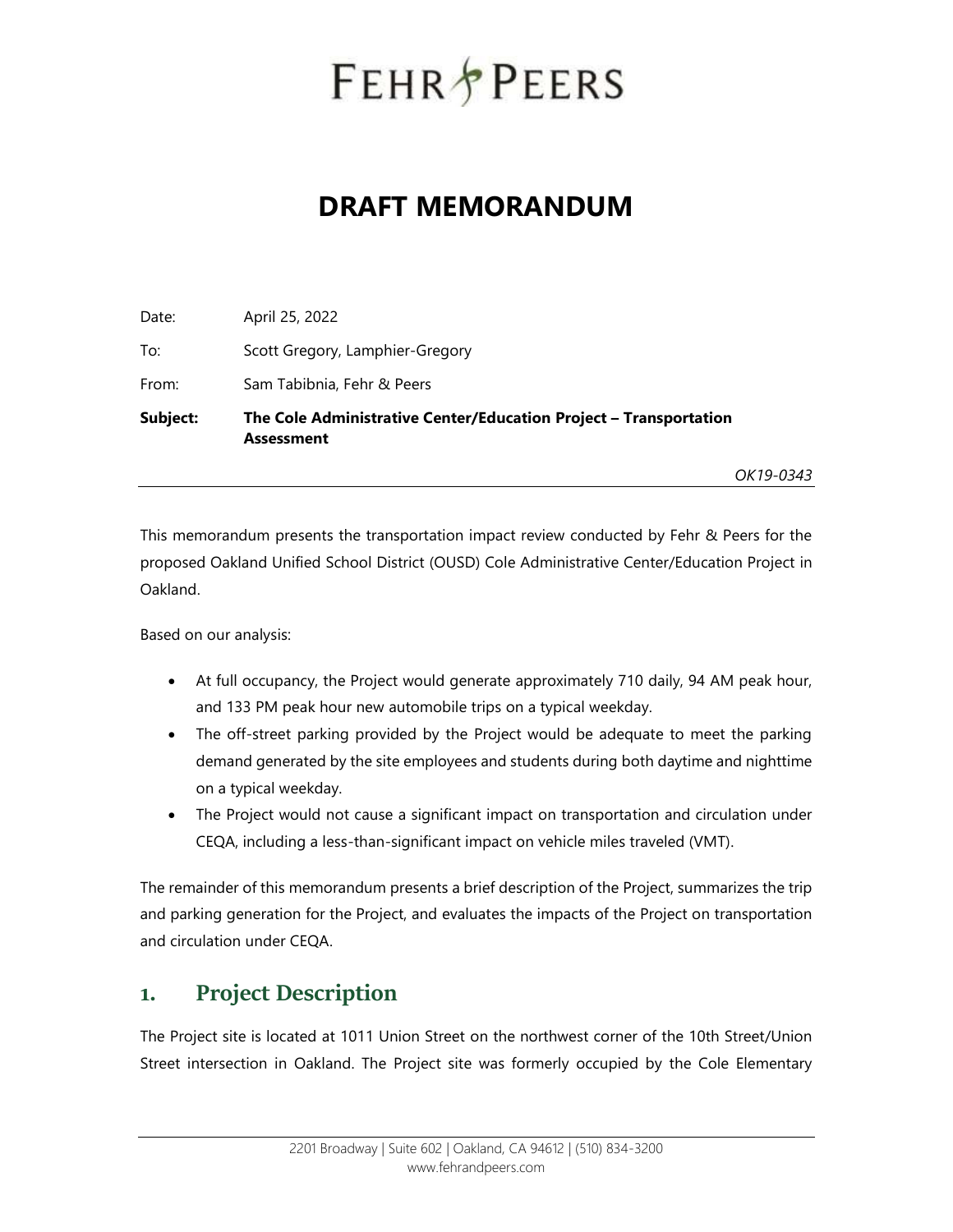

School which is no longer in use. Although the site is currently used by several OUSD uses, this analysis conservatively assumes that the site is currently vacant.

The Project would demolish the existing uses and the site and construct a two-level building providing about 56,200 square feet of space, which is expected to accommodate the following:

- *Adult and Career Education Program*  The 28,800 square feet of space on the first level of the building would accommodate the OUSD Adult and Career Education programs, which would primarily relocate from their current location at McClymonds High School in West Oakland. It is expected that the Adult and Career Education program would continue to offer programs on most weekdays from 9:00 AM to noon (morning), from 1:00 to 4:00 PM (afternoon), and from 6:00 to 8:30 PM (evening). It is estimated that up to about 100 students and faculty will attend the morning classes, up to about 100 students and faculty will attend the afternoon classes, and up to about 175 students and faculty will attend the evening classes.
- *Administrative Offices* The 27,400 square feet of space on the second level of the building would accommodate the OUSD Administrative Offices which would primarily relocate from its current location in downtown Oakland. Although about 157 OUSD administrative staff would be assigned to the Cole Building, it is expected that about 70 staff would be at the Cole Building on a typical weekday based on the following assumptions provided by the OUSD:
	- o About 50 percent of the assigned employees (78 employees) would permanently work from home and are expected to be at the Cole Building once per week, resulting in about 15 work-from-home employees at the site on a typical weekday.
	- o About 30 percent of the assigned employees (47 employees) would work a hybrid schedule and are expected to be at the Cole Building half of the time. Thus, about half (24 employees) of the hybrid employees would be at the site on a typical weekday.
	- o About 20 percent of the assigned employees (31 employees) would work at the Cole Building every day.

The Project would provide 93 parking spaces in two surface parking lots. A 63-space parking lot on the south end of the Project site accessed through one full-access driveway on 10th Street, and a 30-space parking lot along the east side of the Project site accessed through two one-way driveways on Union Street.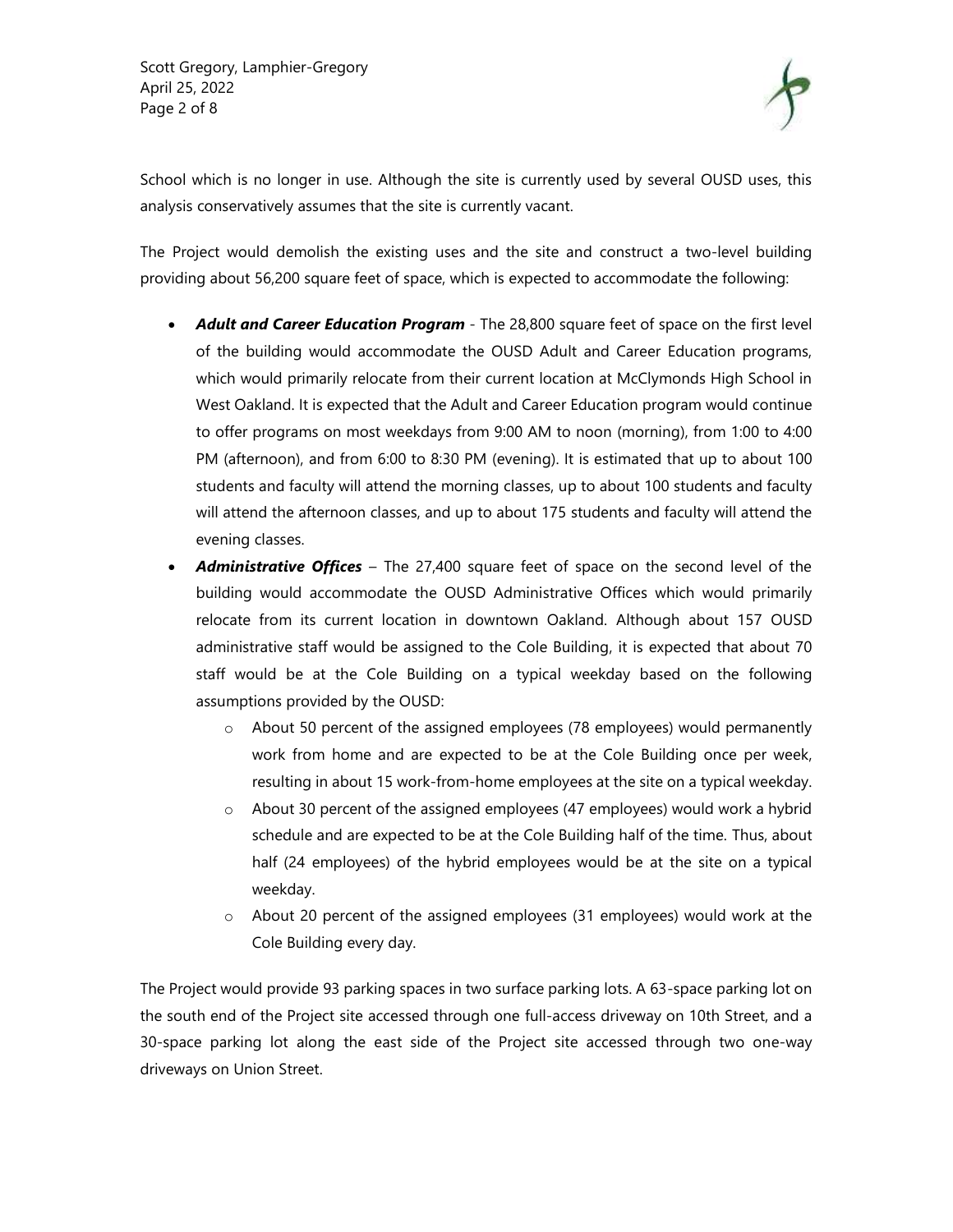

### **2. Trip Generation**

Trip generation is the process of estimating the number of motor vehicles that would likely access the Project on a typical day. **Table 1** summarizes the trip generation for the Project. Overall, the Project is estimated to generate about 710 daily, and 94 AM and 133 PM peak hour trips on a typical weekday. The trip generation for both Project components on a typical weekday are described below.

- *Adult and Career Education Program* Since applicable published data for this type of use is not available, the trip generation is estimated based on the expected number of students and faculty at the site with full occupancy of the site as described above.
- *Administrative Office Uses* Trip generation data published by the Institute of Transportation Engineers (ITE) in the *Trip Generation Manual* (11th Edition) for School District Office is used to estimate the trip generation for the administrivia office uses.

| <b>Land Use</b>                                           | <b>Size</b>                 | <b>Daily</b><br><b>Trips</b> | Weekday AM Peak Hour |       |              | <b>Weekday PM Peak Hour</b> |       |              |
|-----------------------------------------------------------|-----------------------------|------------------------------|----------------------|-------|--------------|-----------------------------|-------|--------------|
|                                                           |                             |                              | In                   | Out   | <b>Total</b> | In                          | Out   | <b>Total</b> |
| <b>Adult and Career</b><br>Education Program <sup>1</sup> | 375 students<br>and faculty | 940                          | 100                  | 10    | 110          | 175                         | 18    | 193          |
| Administrative<br>Office <sup>2</sup>                     | 27,400 square<br>feet       | 400                          | 50                   | 16    | 66           | 10                          | 47    | 57           |
| Subtotal                                                  |                             | 1,340                        | 150                  | 26    | 176          | 185                         | 65    | 250          |
| Non-Auto Reduction <sup>3</sup>                           |                             | $-630$                       | $-70$                | $-12$ | $-82$        | $-87$                       | $-30$ | $-117$       |
| <b>Adjusted Total Automobile Trips</b>                    | 710                         | 80                           | 14                   | 94    | 98           | 35                          | 133   |              |

**TABLE 1 PROJECT AUTOMOBILE TRIP GENERATION SUMMARY**

Notes:

1. Based on the following assumptions:

Daily: assume 2.5 trips per person per day

AM Peak Hour: all morning class attendees arrive and about 10 percent leave during the AM peak hour

PM Peak Hour: all evening class attendees arrive and about 10 percent leave during the PM peak hour 2. ITE *Trip Generation (11th Edition)* land use category 538 (School District Office, General Urban/Suburban):

Daily: T = 14.72 \* X -6.60

AM Peak Hour: T = 2.50 \* X – 2.81 (76% in, 24% out)

PM Peak Hour: T = 2.19 \* X – 2.81 (17% in, 83% out)

3. Reduction of 46.9% assumed, based on City of Oakland *TIRG*, based on Census data for an urban environment within 0.5 miles of a BART station.

Source: Fehr & Peers, 2022.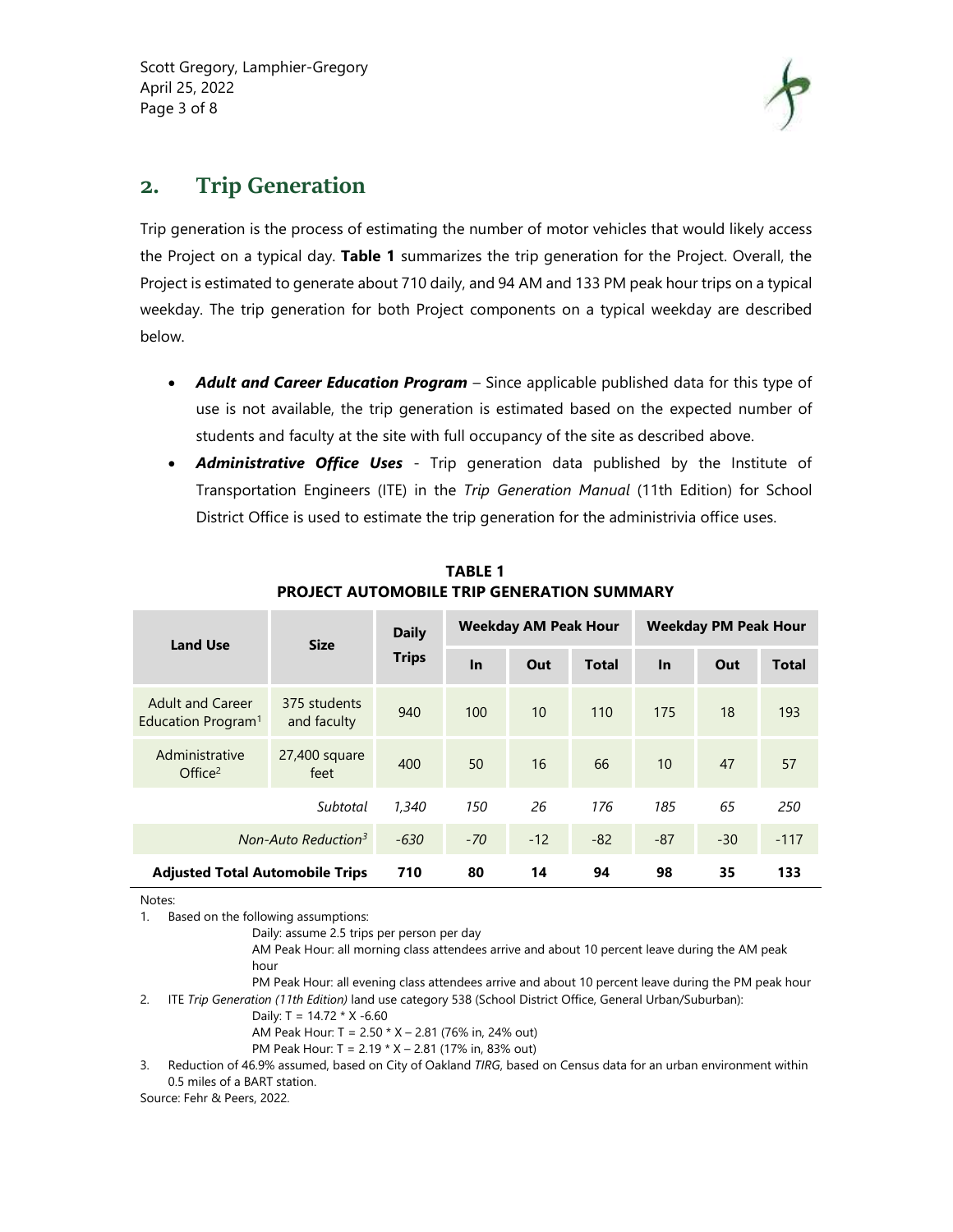Scott Gregory, Lamphier-Gregory April 25, 2022 Page 4 of 8



The estimated trip generation for the Adult and Career Education Program assumes that all students and faculty would drive to and from the site. In addition, the ITE data is primarily based on data collected at single-use suburban sites where the automobile is often the only travel mode. However, the Project site is located near local and regional transit service in an area where many trips are walk, bike, or transit trips. Since the Project is about 0.5 miles from the West Oakland BART Station, this analysis reduces the trip generation by 47 percent to account for the non-vehicular trips. This adjustment is consistent with the City of Oakland's *Transportation Impact Review Guidelines* (TIRG, April 2017) and is based on US Census commute data for Alameda County from the 2014 5-Year Estimates of the American Community Survey (ACS), which shows that the non-automobile mode share for urban areas within 0.5 miles of a BART Station is about 47 percent.

## **3. Parking Demand**

**Table 2** summarizes the estimated parking demand for the Project site on a typical weekday based on the maximum occupancy of the site as described in the Project Description section of this memorandum and the number of people expected to drive to and from the site as described in the Trip Generation section of this memorandum. It is estimated that the 93 off-street parking spaces provided by the Project would meet the parking demand generated by the Project employees and students during both daytime and nighttime on a typical weekday. It is expected that the site visitors would use on-street parking on the adjacent streets because the Project parking lots would be at or near capacity when the site is fully occupied.

|                                              |                         | <b>Daytime</b>                        | <b>Nighttime</b>        |                                       |  |
|----------------------------------------------|-------------------------|---------------------------------------|-------------------------|---------------------------------------|--|
| <b>Use</b>                                   | Population <sup>1</sup> | <b>Parking</b><br>Demand <sup>2</sup> | Population <sup>1</sup> | <b>Parking</b><br>Demand <sup>2</sup> |  |
| <b>Adult and Career Education</b><br>Program | 100                     | 53                                    | 175                     | 93                                    |  |
| <b>Administrative Office</b>                 | 70                      | 37                                    | $\overline{0}$          | $\mathbf 0$                           |  |
| <b>Total</b>                                 | 170                     | 90                                    | 175                     | 93                                    |  |
| <b>Parking Supply</b>                        |                         | 93                                    |                         | 93                                    |  |
| <b>Parking Surplus</b>                       |                         | $+3$                                  |                         | 0                                     |  |

**TABLE 2 PROJECT AUTOMOBILE PARKING DEMAND SUMMARY**

Notes:

1. Population estimates provided by OUSD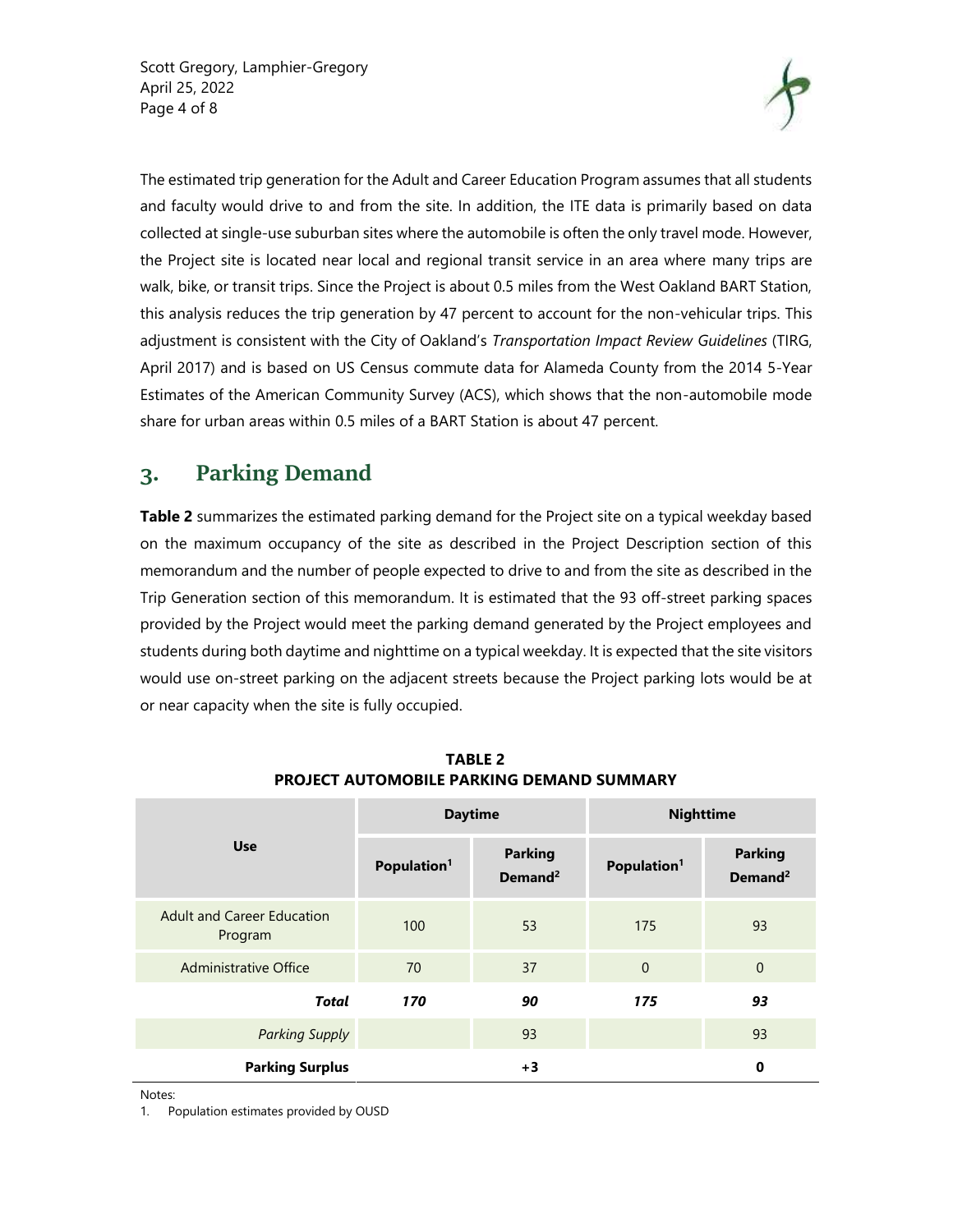

2. Assuming that 53 percent of the population would drive to the site, consistent with the City of Oakland *TIRG*, using Census data for an urban environment within 0.5 miles of a BART station Source: Fehr & Peers, 2022.

## **4. CEQA Analysis – Transportation and Circulation**

Since OUSD does not have its own thresholds of significance, this document relies on the following City of Oakland's thresholds of significance to determine if the Project would have a significant impact on the environment:

- A. Conflict with a plan, ordinance, or policy addressing the safety or performance of the circulation system, including transit, roadways, bicycle lanes, and pedestrian paths (except for automobile level of service or other measures of vehicle delay)
- B. Cause substantial additional VMT per capita, per service population, or other appropriate efficiency measure
- C. Substantially induce additional automobile travel by increasing physical roadway capacity in congested areas (i.e., by adding new mixed-flow lanes) or by adding new roadways to the network

Each of the above thresholds are discussed below.

#### **Conflicts with Plans, Ordinances, or Policies Relating to Safety, or Performance of the Circulation System (Criterion A)**

The Project would not cause a significant impact by conflicting with adopted plans, ordinances or policies addressing the safety and performance of the circulation system, including transit, roadways, bicycle lanes and pedestrian paths. Various City of Oakland's plans and policies, such as the City's General Plan, the Equitable Climate Action Plan, and the Public Transit and Alternative Mode and Complete Streets policies, state a strong preference for encouraging the use of non‐ automobile transportation modes such as transit, bicycling and walking. The Project would encourage the use of non‐automobile transportation modes by locating in a medium-density, walkable urban environment and within 0.5 miles of both local and regional transit. It is expected that more than half of the Administrative Office employees at the Project site would work remotely on typical weekdays, further reducing the automobile trips generated by the Project.

The Project would not make any modifications to the existing pedestrian or bicycle facilities in the surrounding areas, including the existing BayWheels bike-share station located on Union Street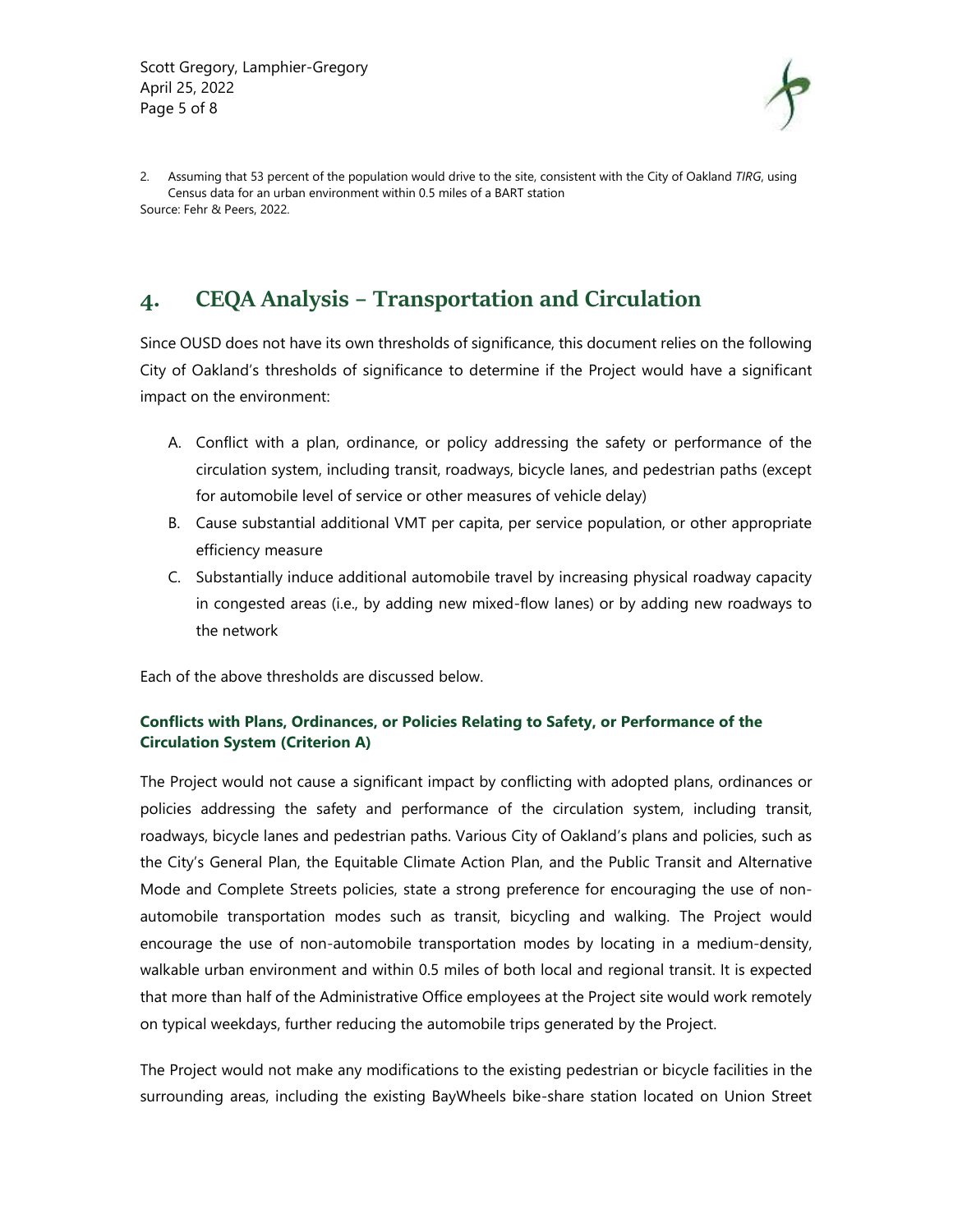Scott Gregory, Lamphier-Gregory April 25, 2022 Page 6 of 8



along the Project frontage just north of 10th Street. Although neither the 2017 City of Oakland Pedestrian Master Plan (*Oakland Walks!*) or the 2019 Oakland Bike Plan (*Let's Bike Oakland*) identify any future facilities along the streets adjacent to the Project, the Project would not adversely affect installation of any planned facilities because it would not make any major modifications to the public right-of-way or include features that would adversely affect installation of potential facilities in the future. The Project would provide long‐term bicycle parking for Project employees within the Project building and short-term bicycle parking for students and visitors in the form of bike racks in the Project parking lot.

Project construction activities could potentially temporarily disrupt transportation, bicycle, and/or pedestrian movement, as well as reduce parking availability in the Project area. The Project will prepare and implement a Traffic Control Plan prior to start of construction, which will be approved by the City of Oakland. The Traffic Control Plan will ensure that the Project construction activities would not excessively disrupt motor vehicle, bicycle, and/or pedestrian circulation.

The Project is consistent with applicable plans, ordinances, and policies, and would not cause a significant impact by conflicting with adopted plans, ordinances, or policies addressing the safety and performance of the circulation system, including transit, roadways, bicycle lanes, and pedestrian paths (except for automobile level of service or other measures of vehicle delay). For these reasons, the Project would not conflict with adopted plans, ordinances, or policies resulting in a less-thansignificant impact.

#### **Cause Substantial Additional Vehicle Miles Traveled (Criterion B)**

According to the City of Oakland TIRG, the following are thresholds of significance related to substantial additional VMT:

- For residential projects, a project would cause substantial additional VMT if it exceeds existing regional household VMT per capita minus 15-percent.
- For office projects, a project would cause substantial additional VMT if it exceeds the existing regional VMT per worker minus 15-percent.
- For retail projects, a project would cause substantial additional VMT if it results in a net increase in total VMT

Consistent with the State Office of Planning and Research's (OPR) *Technical Advisory on Evaluating Transportation Impacts in CEQA* (December 2018), City of Oakland uses screening criteria that can be used to quickly identify projects that can be expected to cause a less-than-significant impact on VMT without conducting a detailed study. The City of Oakland TIRG includes several screening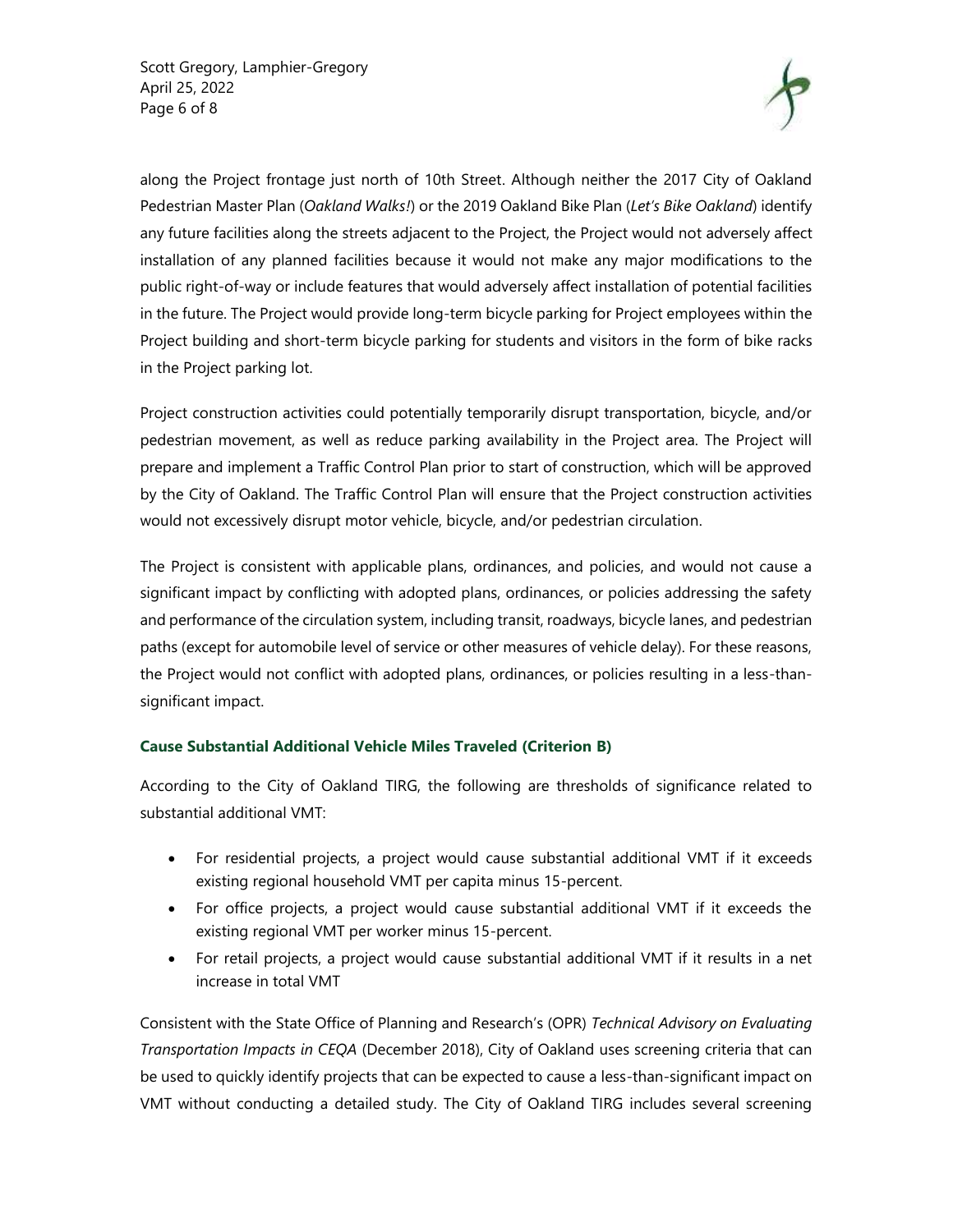Scott Gregory, Lamphier-Gregory April 25, 2022 Page 7 of 8



criteria. The criterion applicable to the Project is Criterion #2, Low-VMT Area, which states that VMT impacts would be less-than-significant for a project if the following screening criterion is met:

 Low-VMT Areas: The project meets map-based screening criteria by being located in an area that exhibits below-threshold VMT, or 15 percent or more below the regional average.

The City of Oakland uses the Metropolitan Transportation Commission (MTC) Travel Model to apply the Low-VMT Areas criterion. The MTC Travel Model is a model that assigns all predicted trips within, across, or to/from the nine-county San Francisco Bay Area region onto the roadway network and the transit system by mode (single-driver and carpool vehicle, biking, walking, or transit) and transit carrier (bus, rail) for a particular scenario. The MTC Travel Model estimates VMT per resident and VMT per worker for transportation analysis zones (TAZs) throughout the Model area. TAZs are geographic areas that vary in size from a few city blocks in dense downtown areas to larger geographic areas in lower-density areas.

Since the City of Oakland TIRG recommends treating educational land uses (K-12 schools and postsecondary institutions) as office uses for VMT screening and analysis, the VMT per worker, as estimated by the MTC Model, is applicable to both Project components (the Adult and Career Education Program and the Administrative Office).

Table 3 shows the estimated VMT per worker for TAZ 985, the TAZ in which the Project is located, as well as the applicable VMT thresholds of 15 percent below the regional average. The average daily VMT per worker in the Project TAZ (TAZ 985) is 17.8 miles. The regional average daily VMT per worker is 21.8 miles, and the threshold (15 percent below the regional average) is 18.5 miles. The average daily VMT per worker in the Project TAZ is more than 15 percent below the regional average, satisfying the Low-VMT Areas criterion.

In addition, the Adult and Career Education Program component of the Project, which would be relocated from its current location at McClymonds High School, would continue to primarily serve West Oakland and the surrounding areas. Since OUSD operates similar Adult and Career Education Programs at other sites throughout the City of Oakland, the Project is considered local-serving.

Since the Project would satisfy the City of Oakland's Low-VMT Areas criterion and the Adult and Career Education Program component of the Project is considered local-serving, the Project is presumed to have a less-than-significant impact on VMT.